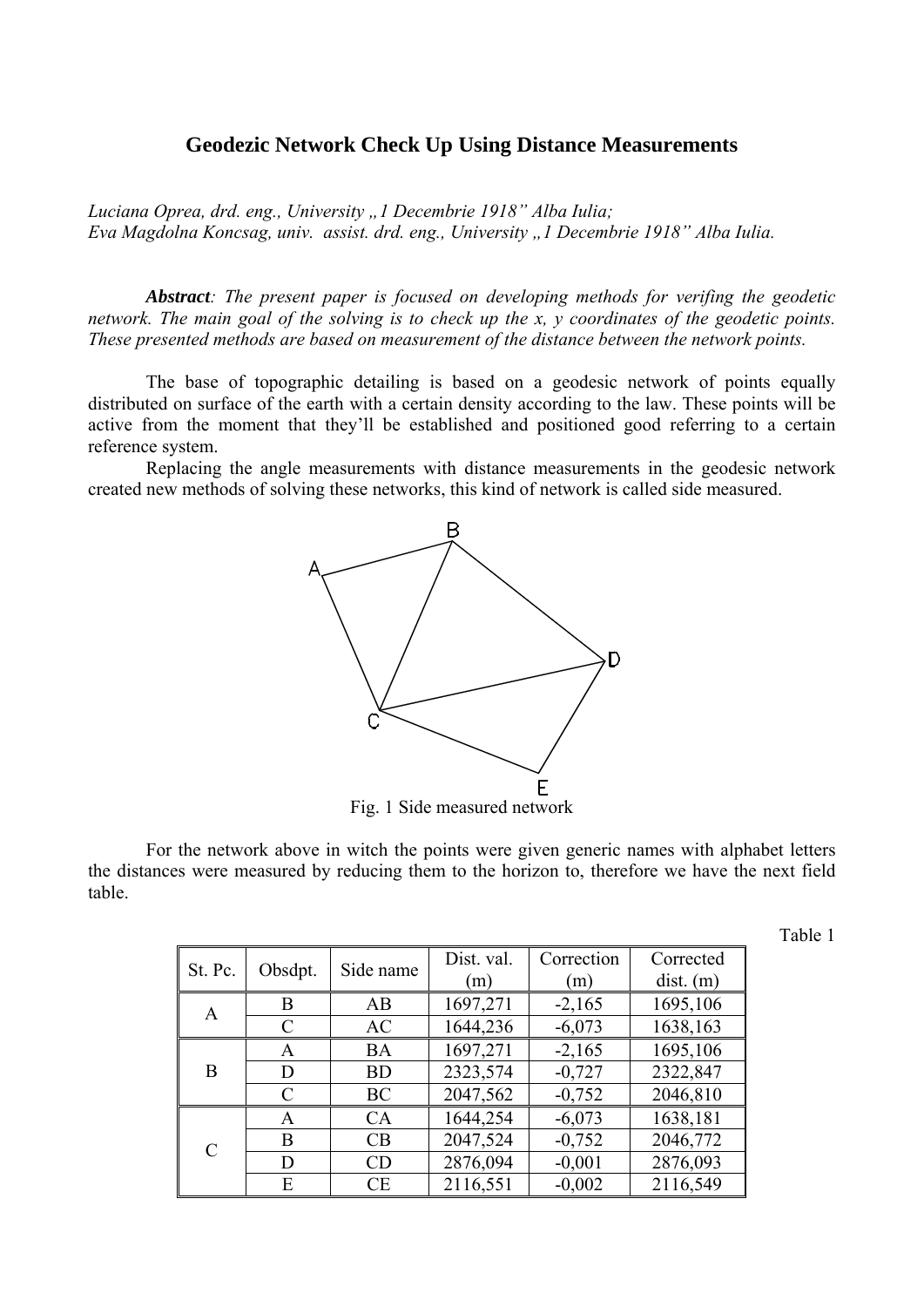| D | DB | 2323,524 | $-0,727$ | 2322,797 |
|---|----|----------|----------|----------|
|   | DE | 1480,505 | 0,000    | 1480,505 |
|   | DC | 2876,117 | $-0,001$ | 2876,116 |
| Ē | ED | 1480,505 | 0,000    | 1480,505 |
|   | EС | 2116,539 | $-0,002$ | 2116,537 |

Each side was calculated by the arithmetic value because we have double measurements with the total station, therefore for each point we have double measurements from each station point and because the distance between the points is relatively small we only need to apply the horizon correction.

Applying the theory of conditioned measurements we can solve the network by side measurements method if we know the number of geometrical conditions for the network.

To establish the number of geometrical conditions we will make the next markings:

-1'=total number of sides from witch we exclude the bases (the bases are known)

-n=number of new points

-p=total number of points

Establishing the excess measurements witch are actually the number of geometrical conditions for the independent and dependent networks, is made with the help of the next mathematical relations:

$$
N = l' - 2n\tag{1}
$$

- for dependent networks;

$$
N = l' - 2p + 3\tag{2}
$$

- for independent networks;

For the chosen network we'll have 3 geometrical conditions:

- one for orientation

- two for coordinates(one on x and one on y)

The geometric conditions are referring strictly to the form of the geometric figure from the network from witch it makes part of.

The orientation condition is written starting with one of the network base towards the other side of the network witch is known and called base, thus going through all the network points.

In our case we'll have the following conditions:

$$
\Theta_{BA} - (\hat{2}) + (\hat{6}) - (\hat{8}) = \Theta_{DE}
$$
 (3)

The coordinate's condition is written starting from a stable known point towards another stable known point going through all the new points:

$$
\begin{cases} x_D = x_B + \left[ (\Delta x)_B^D \right] \\ y_D = y_B + \left[ (\Delta y)_B^D \right] \end{cases}
$$
 (4)

Based on these conditions we'll go on to writing the error equations for each geometric condition.

The error conditions can be written just if the angular conditions can be calculated with the help of side's corrections. This can be realised by starting of from angular corrections and sides from a triangle with the help of tangent theorem.

$$
tg\frac{\alpha}{2} = \sqrt{\frac{(p-b)(p-c)}{p(p-a)}}\tag{5}
$$

unde:

$$
p = \frac{a+b+c}{2} \tag{6}
$$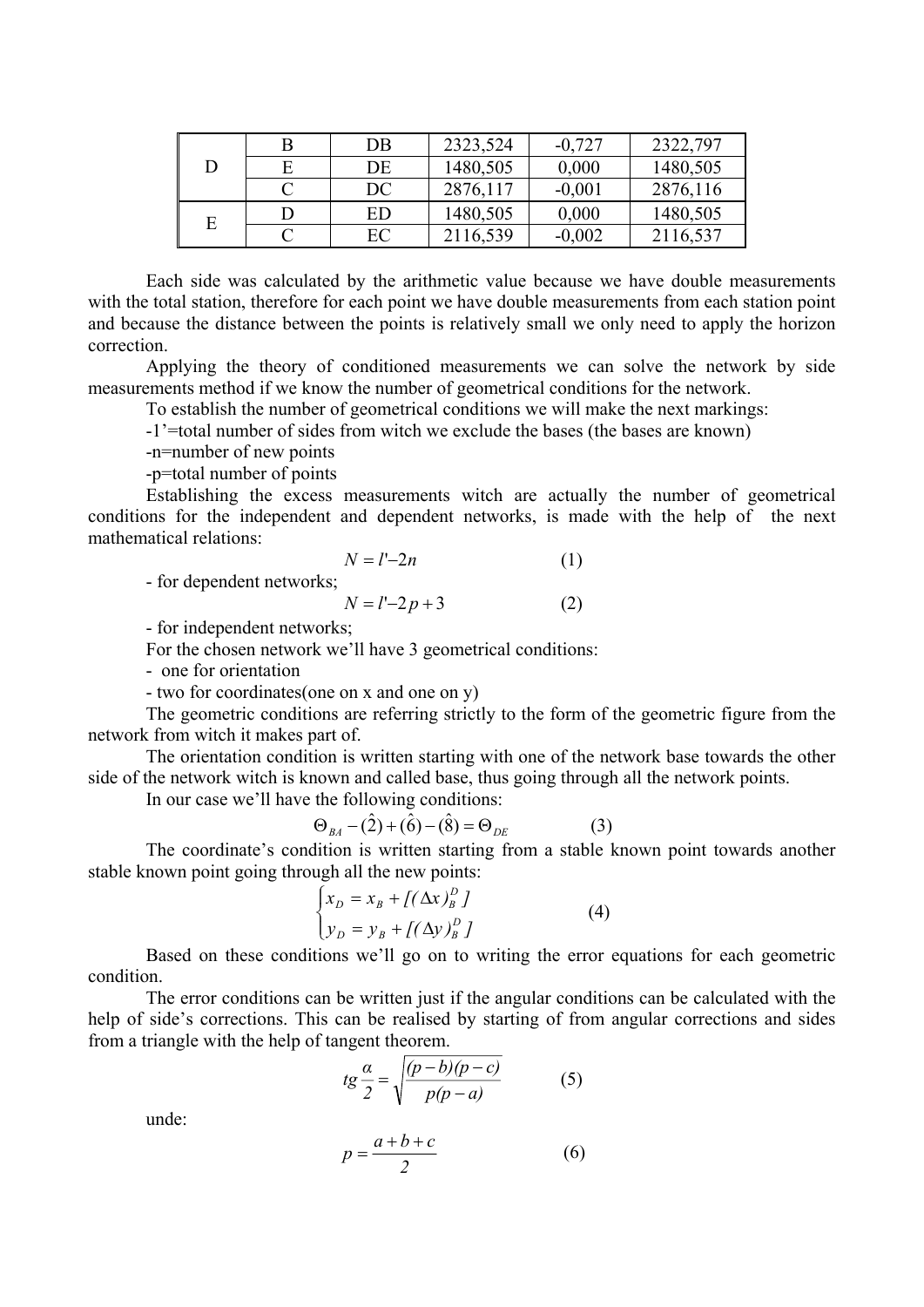

Fig. 2 General notations in the triangle

In order to obtain the errors equations with the help of side's correction after equation no 5 suffered a linearization mathematical calculation will fallow and the result will be the general form for the error equation:

$$
v''_a = Av_a + Bv_b + Cv_c \tag{7}
$$

The relation above represents the error equations that make a connection between the angular correction and the sides correction.

This relation can be applied in any case no matter the form of condition for the sides measured network analysed.

After making all the calculations the error system will result and it'll look the one below:

$$
\begin{cases}\n-A_2 v_{AC} + A_6 v_{BD} - A_8 v_{CE} + (B_6 - B_8) v_{CD} + (C_2 + C_6) v_{BC} + \frac{w_1}{\rho^{cc}} = 0 \\
v_{BC} [\cos \Theta_{BC} + C_2 (y_C - y_B) + (C_2 - C_6) (y_D - y_C)] + \\
+v_{CD} [\cos \Theta_{CD} - B_6 (y_D - y_C)] + v_{AC} [A_2 (y_C - y_B) + A_2 (y_D - y_C)] - \\
-v_{BD} A_6 (y_D - y_C) + w_2 = 0 \\
v_{BC} [\sin \Theta_{BC} - C_2 (x_C - x_B) + (-C_2 + C_6) (x_D - x_C)] + \\
+v_{CD} [\sin \Theta_{CD} + B_6 (x_D - x_C)] + v_{AC} [-A_2 (x_C - x_B) - A_2 (x_D - x_C)] + \\
+v_{BD} A_6 (x_D - x_C) + w_3 = 0\n\end{cases} (8)
$$

In order to obtain the numeric form of the equation system we know the values of the A,B,C coefficients and the coordinates of the fallowing points: A,B, D and E and the temporary coordinates of C point determined by simple linear ahead intersection.

| Point name | Final coordinates |            |  |
|------------|-------------------|------------|--|
|            |                   |            |  |
|            | 512942,564        | 396489,140 |  |
|            | 513326,689        | 398140,149 |  |
|            | 512028,777        | 400066,523 |  |
|            | 510798,429        | 399243,030 |  |

Table 2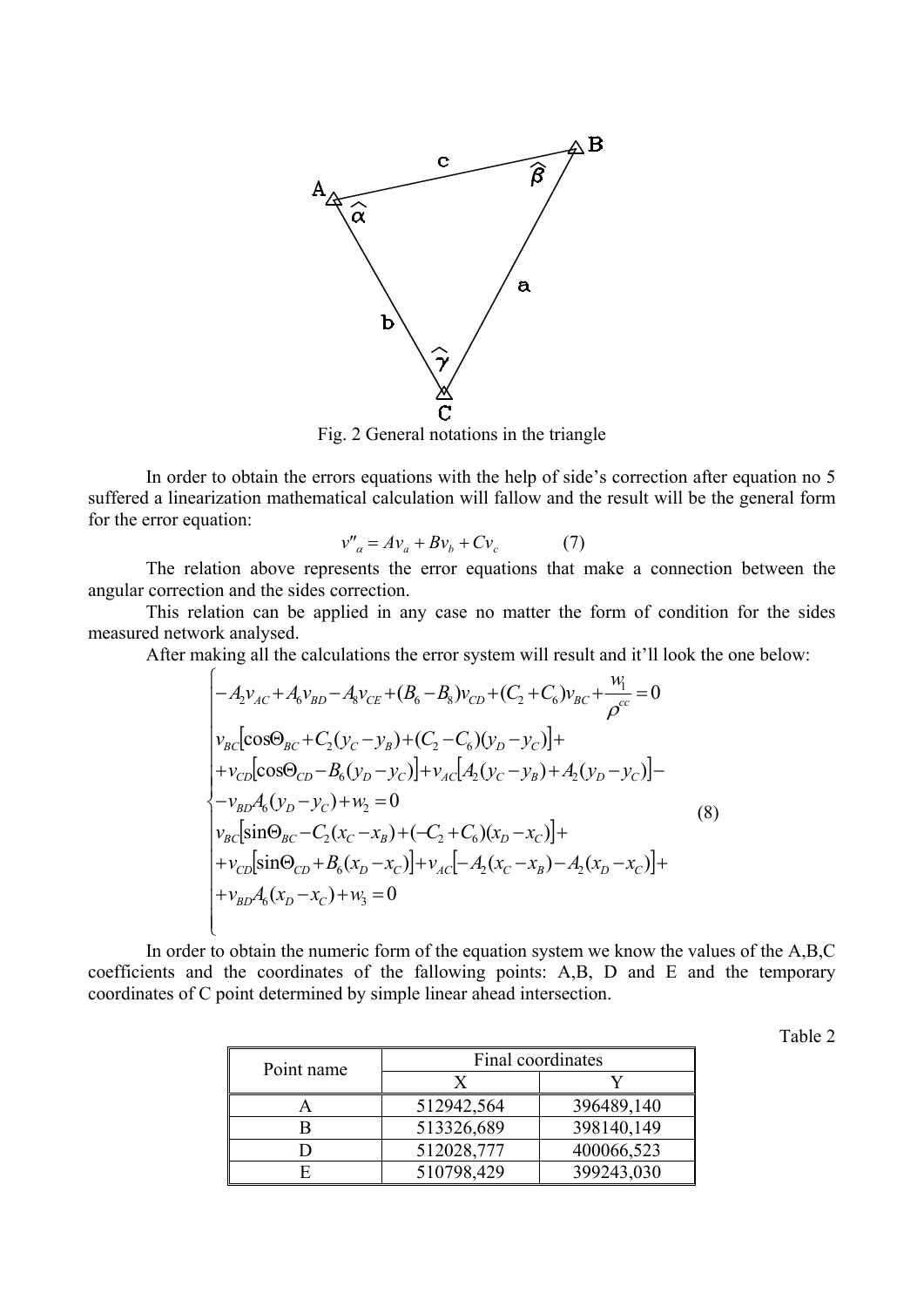Table 3

| Point name | Temporary coordinates |  |  |
|------------|-----------------------|--|--|
|            |                       |  |  |
|            |                       |  |  |

Analysing the error equation system (8) we can see that the unknown elements  $v_{i,i+1}$  are 5 and the system has only 3 equations so the system is incompatible and undetermined.

This system can be solved by the smallest square mathematic method from the theory of errors accepting the condition that [vv]=minimum.

Replacing the expressions of  $v_i$  according to the  $k_i$  correlates we'll obtain a normal equation system (the number of the equation is equal to the number of unknown elements) symmetrical to the basic diagonal where the sums of the coefficients are equal and with apposite signs:

$$
[aa]K_1 + [ab]K_2 + [ac]K_3 + W_1 = 0
$$
  
\n
$$
[bb]K_2 + [bc]K_3 + W_2 = 0
$$
  
\n
$$
[cc]K_3 + W_3 = 0
$$
\n(9)

The normal system of equations will be solved by the Gauss method( successive reductions).

After the calculations for the k correlates the fallowing results will have to result:

Table 4

| Correlate | Value       |
|-----------|-------------|
| k3        | $-0,007764$ |
| k?        | $-0,005838$ |
| lz 1      | $-4,103863$ |

Introducing the values above in the relation number (9) we'll obtain the corrections for the network sides analysed.

The sides compensation in the network is made by applying the correspondent correction for each first measurement of each side. The final value of each side will be:

Table5

|           | Side compensation |             |          |  |
|-----------|-------------------|-------------|----------|--|
| Side name | Initial           | Correction  | Final    |  |
|           | value             |             | value    |  |
| AC        | 1638,163          | $-0,010481$ | 1638,153 |  |
| <b>BD</b> | 2322,822          | 0,004038    | 2322,826 |  |
| CE        | 2116,543          | 0,002867    | 2116,546 |  |
| CD        | 2876,105          | $-0,005641$ | 2876,099 |  |
| <b>BC</b> | 2046,791          | 0,017327    | 2046,808 |  |

For the final stage of network analysis well use the compensated values of each side.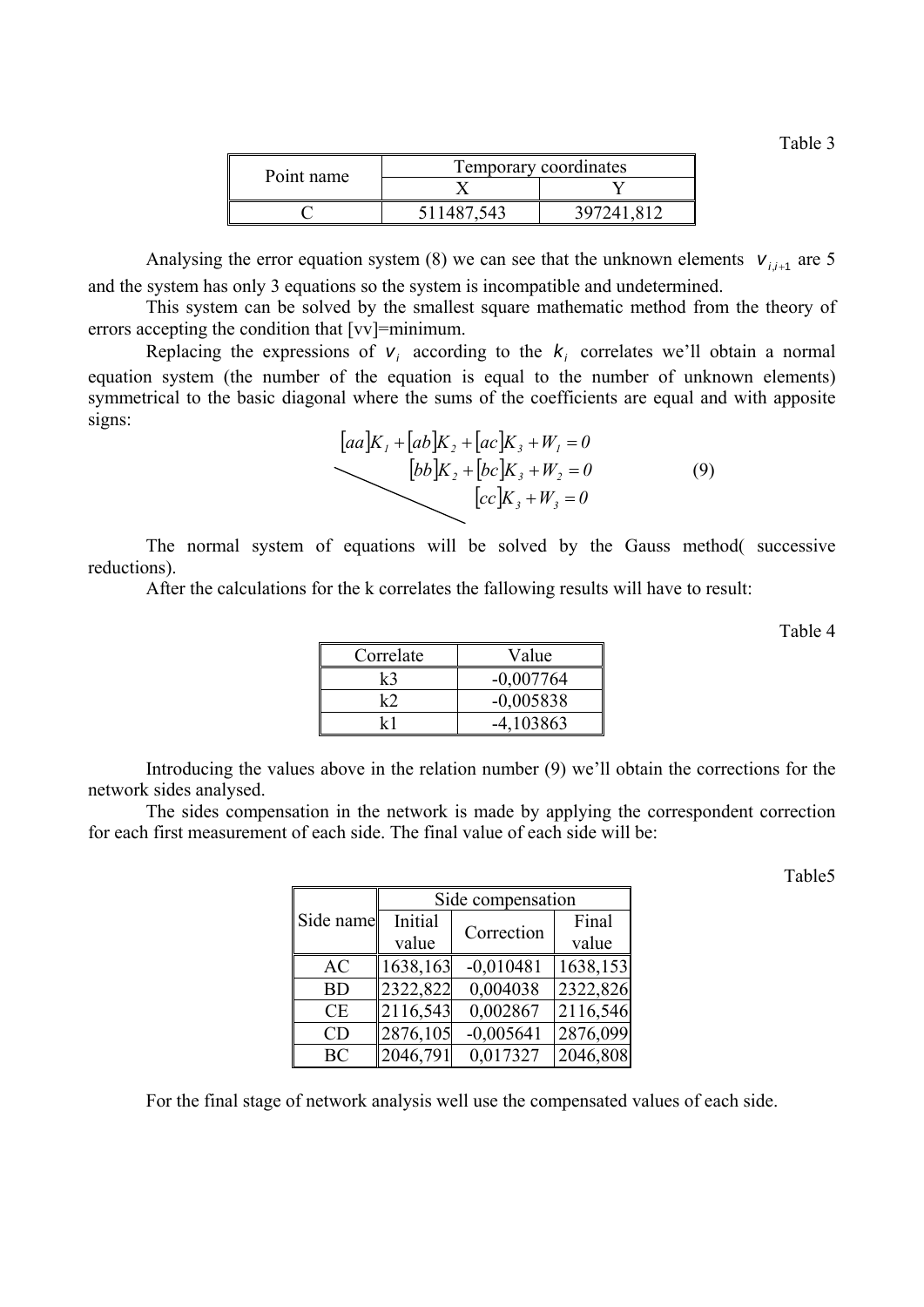

Fig. 3 Network coordinates calculation

In order to calculate the coordinates for the C point we know the fallowing elements:

- coordinates of point A  $(x_A; y_A)$ ;
- coordinates of point B  $(x_B; y_B)$ ;
- value of sides AB, AC and BC;
- $\Theta$ <sub>AB</sub> orientation.

Coordinates of point C, according to figure no. 3 will be:

$$
\begin{cases}\nx_C = x_A + d\cos\Theta_{AB} + h\cos(\Theta_{AB} + 100^{\circ}) \\
y_C = y_A + d\sin\Theta_{AB} + h\sin(\Theta_{AB} + 100^{\circ})\n\end{cases}
$$
\n(10)

Making the transition from angles to distances the system (10) will transform into:

$$
\begin{cases}\nx_C = x_A + d \frac{x_B - x_A}{d_{AB}} - h \frac{y_B - y_A}{d_{AB}} \\
y_C = y_A + d \frac{y_B - y_A}{d_{AB}} + h \frac{x_B - x_A}{d_{AB}}\n\end{cases}
$$
\n(11)

We can observe in the relations above that the unknown elements are d and h. Their values can be obtained by applying the generalised Pitagora's theorem in the triangle ABC.

In this condition the equation system (11) has no unknown elements so the values of x and y of C point can be calculated resulting the fallowing values:

Table 6

| Point | Final coordinates |            |  |
|-------|-------------------|------------|--|
| name  |                   |            |  |
|       | 511487,558        | 397241,805 |  |

In conclusion about the presented method above there are advantages referring to data collection from the field, reduced time of measuring on the field, the measurements can be done in different atmospheric conditions, small price value because no money need to be spent on signalization pyramid constructions, much simple calculations but with higher precision etc.

Similar to the triangulation networks there will be applied compensations on the measurements – distances measured.